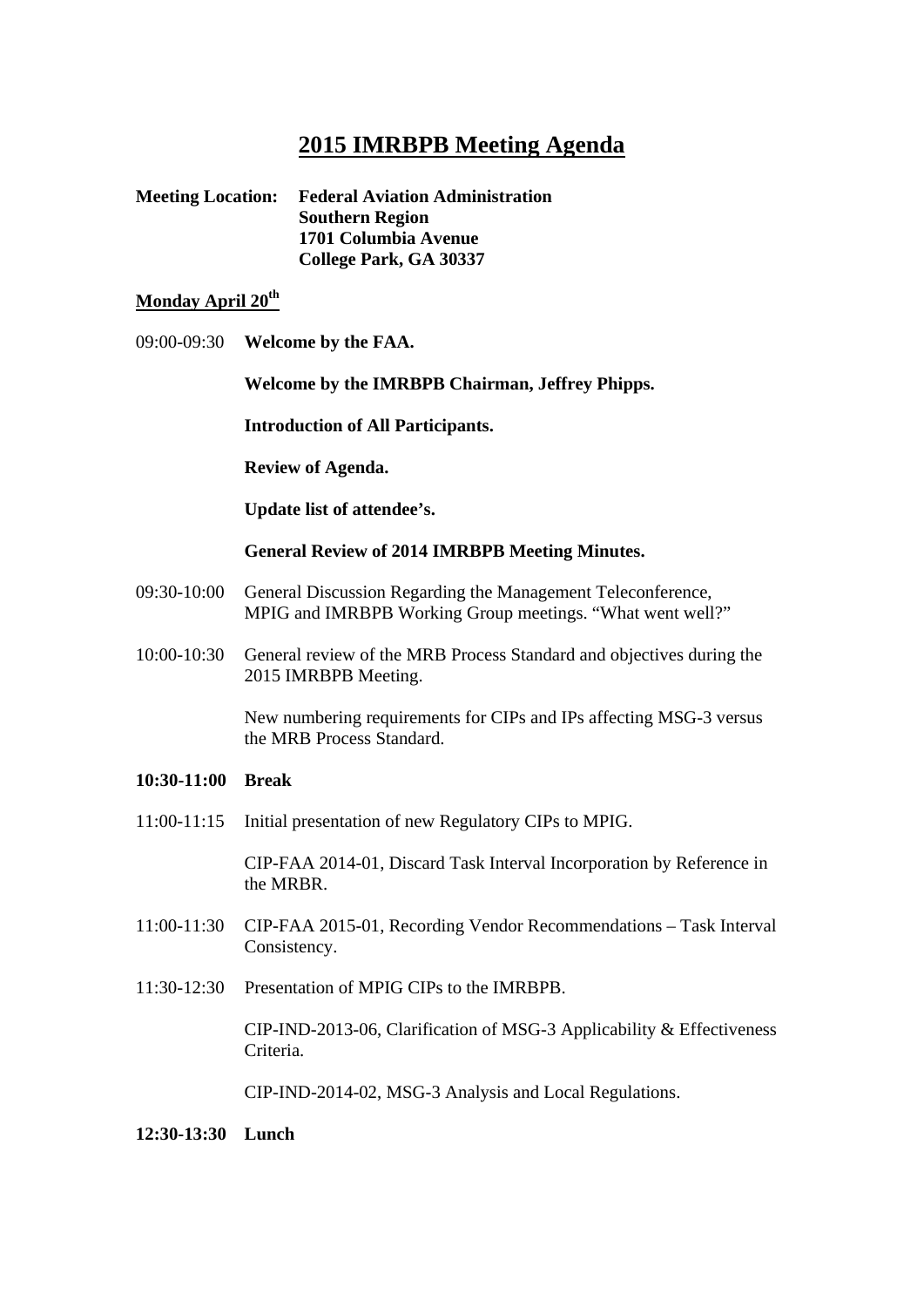13:30-15:00 CIP-IND-2014-04, L/HIRF Structural Protection Identification within the MSG-3 Analysis Process.

CIP-IND-2015-02, Approval Status of MRB Report Appendices.

 CIP-IND-2015-03, MRB Requirements Specific to a Signing Authority. CIP-IND-2015-04, L/HIRF Unacceptable Degradation Definition.

#### **15:00-15:30 Break**

- 15:30-16:00 CIP- IND-2015-05, MRBR Preamble Statement Expecting Operators to Revise their MRBR Initial Maintenance Schedule based on In-Service Operational Data.
- 16:00-17:00 Presentation of RMPIG CIPs to the IMRBPB.

CIP-RIND-2014-01, Clarification of Human Occupant in Volume 2.

CIP-RIND-2014-02, Clarification of FD on Rotors and Drive Systems.

 CIP-RIND-2014-03, Applicability of PSE's for Normal Category Rotorcraft.

#### **Meeting Adjourned.**

#### **Tuesday April 21st**

09:00-10:30 IMRBPB Meeting, **Regulatory Members Only,** reference the IMRBPB Regulatory Meeting Agenda.

> MPIG Meeting, **RMPIG and MPIG Members Only**, reference the MPIG agenda.

- **10:30-11:00 Break**
- 10:30-12:30 IMRBPB and MPIG meeting continued.
- **12:30-13:30 Lunch**
- 13:30-15:00 IMRBPB and MPIG meeting continued.
- **15:00-15:30 Break**
- 15:30-17:00 IMRBPB and MPIG meeting continued.

#### **Meeting Adjourned.**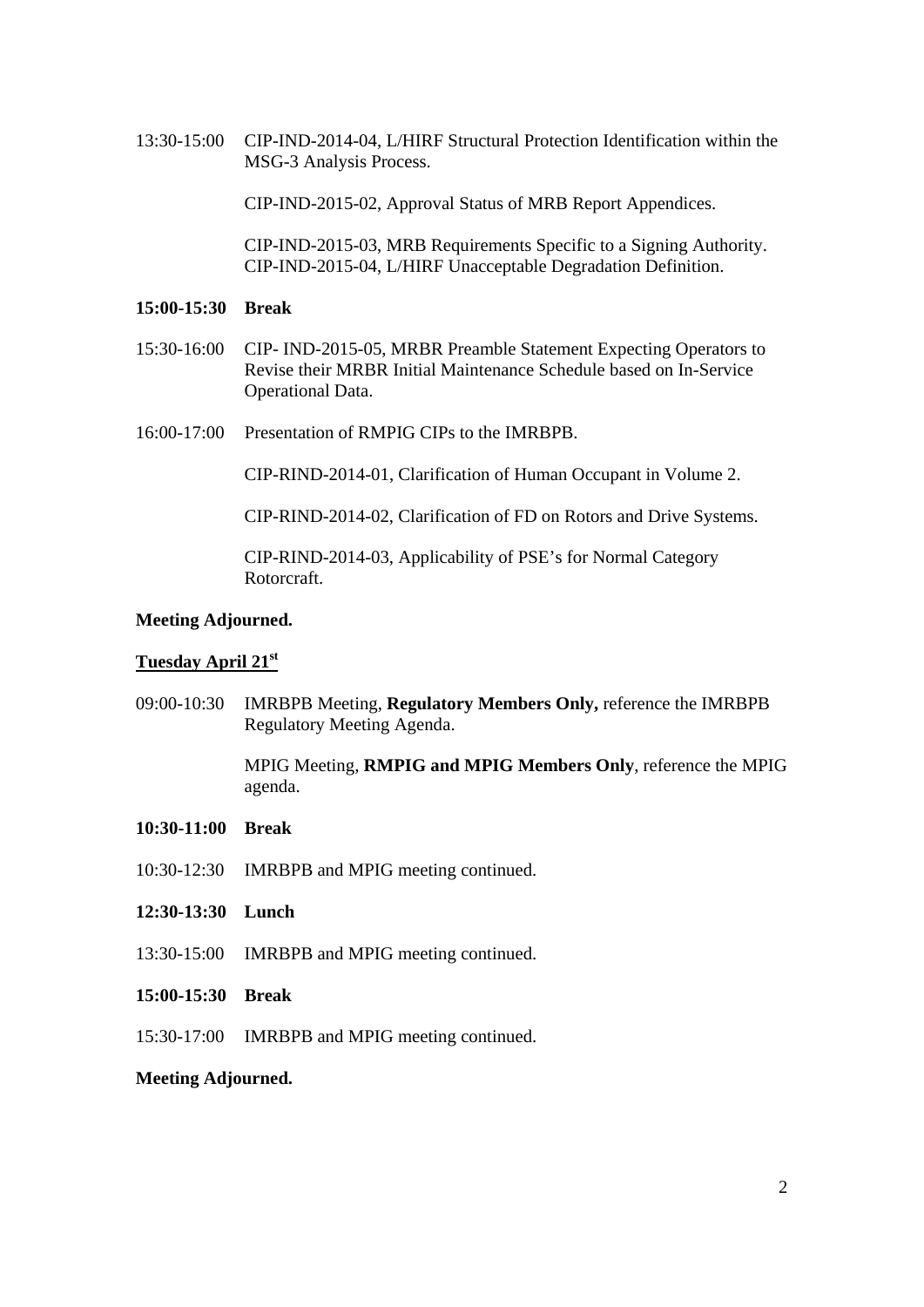# **Wednesday April 22nd IMRBPB Meeting**

- 09:00-09:15 Joint IMRBPB Meeting resumes, Review 2015 Revision to the IMRBPB Charter.
- 09:15-09:30 Update on CMT Meeting from September 2014 and impact on IMRBPB.
- 09:30-10:30 Action Item Review:

 **AI 13/01**, IMRBPB Charter to include IMRBPB WG and CIP management. **AI 13/03**, NAA Implementation Reference. **AI 13/06**, Coordination of CIP IND 2008-03 with Certification. **AI 13/10**, Revise IP 44 as per IP 134 recommendation. **AI 13/11**, Further develop CIP EASA-2013-01. **AI 13/12**, IP 115 comments to be incorporated in IP 129. **AI 14/01**, IMRBPB MRB process standard to address revision status and implementation of MSG-3.

#### **10:30-11:00 Break**

11:00-12:30 Review Regulatory CIPs:

 CIP-FAA 2014-01, Discard Task Interval Incorporation by Reference in the MRBR.

 CIP-FAA 2015-01, Recording Vendor Recommendations – Task Interval Consistency.

#### **12:30-13:30 Lunch**

13:30-15:00 Review RMPIG CIPs:

CIP-RIND-2014-01, Clarification of Human Occupant in Volume 2.

CIP-RIND-2014-02, Clarification of FD on Rotors and Drive Systems.

 CIP-RIND-2014-03, Applicability of PSE's for Normal Category Rotorcraft.

#### **15:00-15:30 Break**

15:30-17:00 Review MPIG CIPs:

 CIP-IND-2013-06, Clarification of MSG-3 Applicability & Effectiveness Criteria.

CIP-IND-2014-02, MSG-3 Analysis and Local Regulations.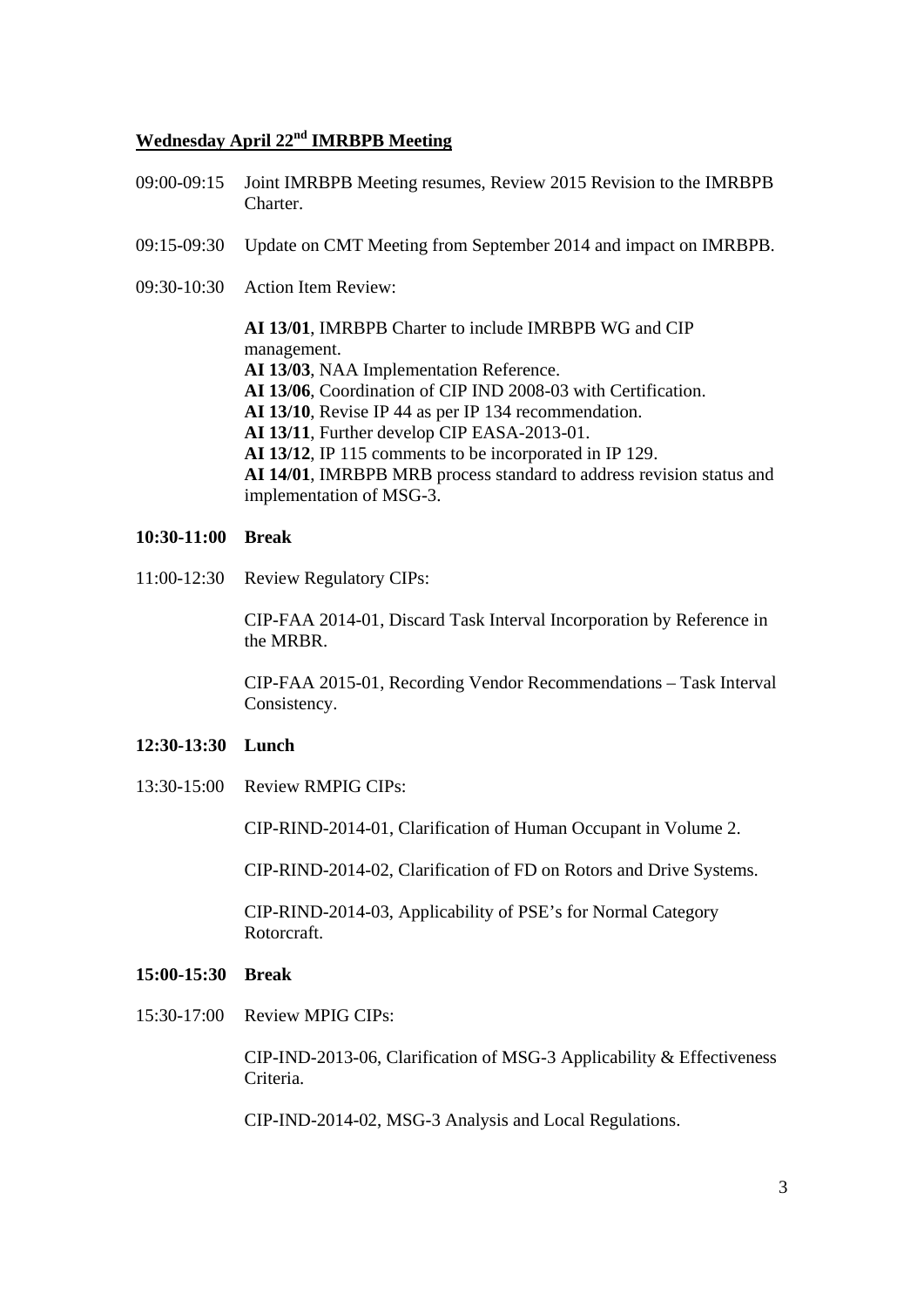CIP-IND-2014-04, L/HIRF Structural Protection Identification within the MSG-3 Analysis Process.

#### **Meeting Adjourned.**

#### **Thursday April 23rd IMRBPB Meeting**

09:00-10:30 Continuation of MPIG CIP Review:

CIP-IND-2015-02, Approval Status of MRB Report Appendices.

CIP-IND-2015-03, MRB Requirements Specific to a Signing Authority.

CIP-IND-2015-04, L/HIRF Unacceptable Degradation Definition.

#### **10:30-11:00 Break**

- 11:00-12:00 CIP- IND-2015-05, MRBR Preamble Statement Expecting Operators to Revise their MRBR Initial Maintenance Schedule based on In-Service Operational Data.
- 12:00-12:30 Review IMRBPB WG (2014) Results and Initial Draft of the IMRBPB MRB Process Standard (**format and content**).

#### **12:30-13:30 Lunch**

- 13:30-15:00 Continuation of the IMRBPB Process Standard Review.
- **15:00-15:30 Break**
- 15:30-17:00 IMRBPB Elections, **Regulatory Members Only**.

 MPIG Meeting, **RMPIG and MPIG Members Only**, reference the MPIG agenda.

#### **Meeting Adjourned.**

### **Friday April 24th IMRBPB Meeting**

- 09:00-09:15 New IMRBPB Management Announced.
- 09:15-10:00 Establish MRB Process Standard next steps in the form of a "Roadmap".
- 10:00-10:30 Update IP119, CPCP Corrosion Level Definition, MPIG.
- **10:30-11:00 Break**
- 11:00-12:00 Review of Outstanding Issues from CIP Review and/or any other issues.